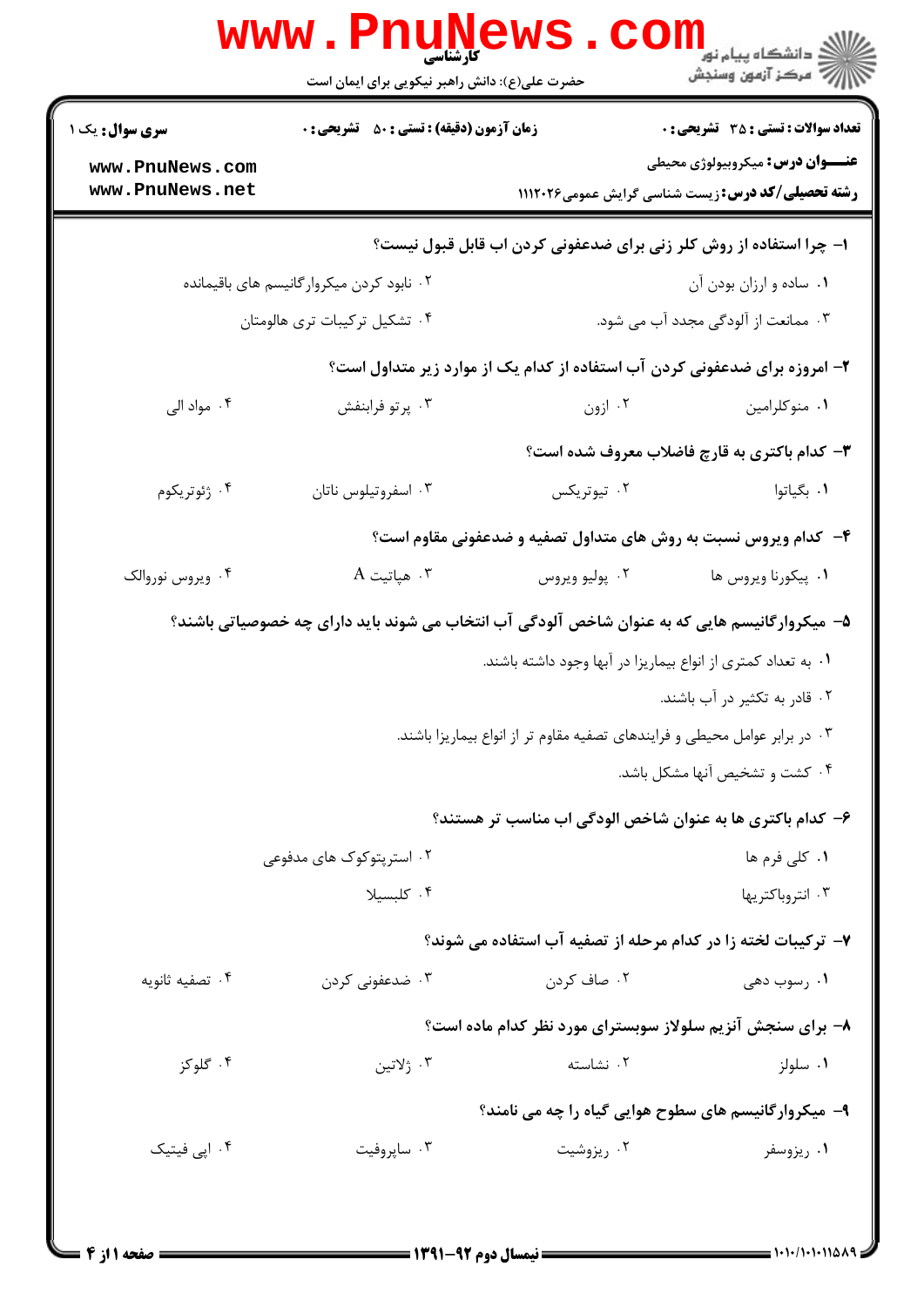|                                                                                                                                              | <b>www.Pnu</b><br>کارشناسی<br>حضرت علی(ع): دانش راهبر نیکویی برای ایمان است |                              | ڪ دانشڪاه پيا <sub>م</sub> نور<br><mark>√</mark> مرڪز آزمون وسنڊش                                       |  |  |  |
|----------------------------------------------------------------------------------------------------------------------------------------------|-----------------------------------------------------------------------------|------------------------------|---------------------------------------------------------------------------------------------------------|--|--|--|
| <b>سری سوال : ۱ یک</b>                                                                                                                       | <b>زمان آزمون (دقیقه) : تستی : 50 ٪ تشریحی : 0</b>                          |                              | <b>تعداد سوالات : تستی : 35 - تشریحی : 0</b>                                                            |  |  |  |
| www.PnuNews.com<br>www.PnuNews.net                                                                                                           |                                                                             |                              | <b>عنـــوان درس:</b> میکروبیولوژی محیطی<br><b>رشته تحصیلی/کد درس: زیست شناسی گرایش عمومی1۱۱۲۰۲۶</b>     |  |  |  |
| ∙۱- هیدرو کربن های کلره در چه شرایطی توسط میکروارگانیسم ها کلرزدایی می شوند؟                                                                 |                                                                             |                              |                                                                                                         |  |  |  |
|                                                                                                                                              | ۰۲ بي هوازي                                                                 |                              | ۰۱ هوزای                                                                                                |  |  |  |
|                                                                                                                                              | ۰۴ در حضور دی اکسید کربن                                                    |                              | ۰۳ تخمیر                                                                                                |  |  |  |
|                                                                                                                                              |                                                                             |                              | 11- مهمترین فاکتور در تعیین شرایط فیزیکی محیط زندگی میکروبی کدام گزینه است؟                             |  |  |  |
|                                                                                                                                              | ۰۲ اکسیژن                                                                   |                              | ۰۱ مواد غذایی                                                                                           |  |  |  |
|                                                                                                                                              | ۰۴ اتصال آنها به سطوح اطراف                                                 |                              | ۰۳ محيط                                                                                                 |  |  |  |
| ۱۲– در باکتری انتروکوکوس فکالیس سلولهای گیرنده ماده ژنتیکی با تولید چه ماده ای باعث جذب سلول های دهنده می<br>شوند؟                           |                                                                             |                              |                                                                                                         |  |  |  |
| ۰۴ لیگنین                                                                                                                                    | بيوتين $\cdot^{\mathsf{v}}$                                                 | ٢. آگلوتينين                 | ۰۱ فرمون                                                                                                |  |  |  |
|                                                                                                                                              |                                                                             |                              | ۱۳- تداخل مثبت بین میکروارگانیسم ها شامل کدام روابط است؟                                                |  |  |  |
|                                                                                                                                              | ۰۲ هم سفرگی، رقابت و هم آزاری                                               | ۰۱ هم سفرگی، هم کاری و رقابت |                                                                                                         |  |  |  |
| ۰۴ هم سفرگی، هم کاری و هم زیستی                                                                                                              |                                                                             | ۰۳ هم سفرگی، هم کاری و انگلی |                                                                                                         |  |  |  |
| ۱۴- مصرف اکسیژن توسط باکتری های بی هوازی اختیاری که محیط را برای رشد باکتری های بی هوازی اجباری مساعد می<br>کندچه نوع رابطه ای بحساب می اید؟ |                                                                             |                              |                                                                                                         |  |  |  |
| ۰۴ هم پروري                                                                                                                                  | ۰۳ انتاگونیسم                                                               | ۰۲ هم زیستی                  | ۰۱ هم سفرگی                                                                                             |  |  |  |
|                                                                                                                                              |                                                                             |                              | ۱۵- رابطه بین بدلوویبریو با باکتری های گرم منفی از چه نوع رابطه ای است؟                                 |  |  |  |
| ۰۴ طعمه خواري                                                                                                                                | ۰۳ شکاری                                                                    | ۰۲ درون انگلی                | ۰۱ برون انگلی                                                                                           |  |  |  |
|                                                                                                                                              |                                                                             |                              | ۱۶- رابطه میکوریزایی عامل درهم رفتن و یکی شدن ریشه گیاه و قارچ است؛ باعث چه نوع عملکردی در گیاه می شود؟ |  |  |  |
|                                                                                                                                              | ۰۲ جذب نیتروژن و فسفر                                                       |                              | ۰۱ تثبیت نیتروژن و فسفر                                                                                 |  |  |  |
|                                                                                                                                              | ۰۴ جذب آهن و فسفر                                                           |                              | ۰۳ تثبيت آهن و فسفر                                                                                     |  |  |  |
|                                                                                                                                              |                                                                             |                              | ۱۷- میزان هوادهی خاک با میزان آب موجود در خاک چه نسبتی دارد؟                                            |  |  |  |
| ۰۴ مربع                                                                                                                                      | ۰۳ مجذور                                                                    | ۰۲ معکوس                     | <b>۱.</b> مستقیم                                                                                        |  |  |  |
|                                                                                                                                              |                                                                             |                              | ۱۸– ارگانیسم هایی که به اکسیژن مولکولی حساس نیستند حاوی کدام آنزیم هستند؟                               |  |  |  |
| ۰۴ سوپراکسیددسموتاز                                                                                                                          | ۰۳ دسموتاز                                                                  | ۰۲ اکسیداز                   | ۰۱ سوپراکسید                                                                                            |  |  |  |
|                                                                                                                                              |                                                                             |                              |                                                                                                         |  |  |  |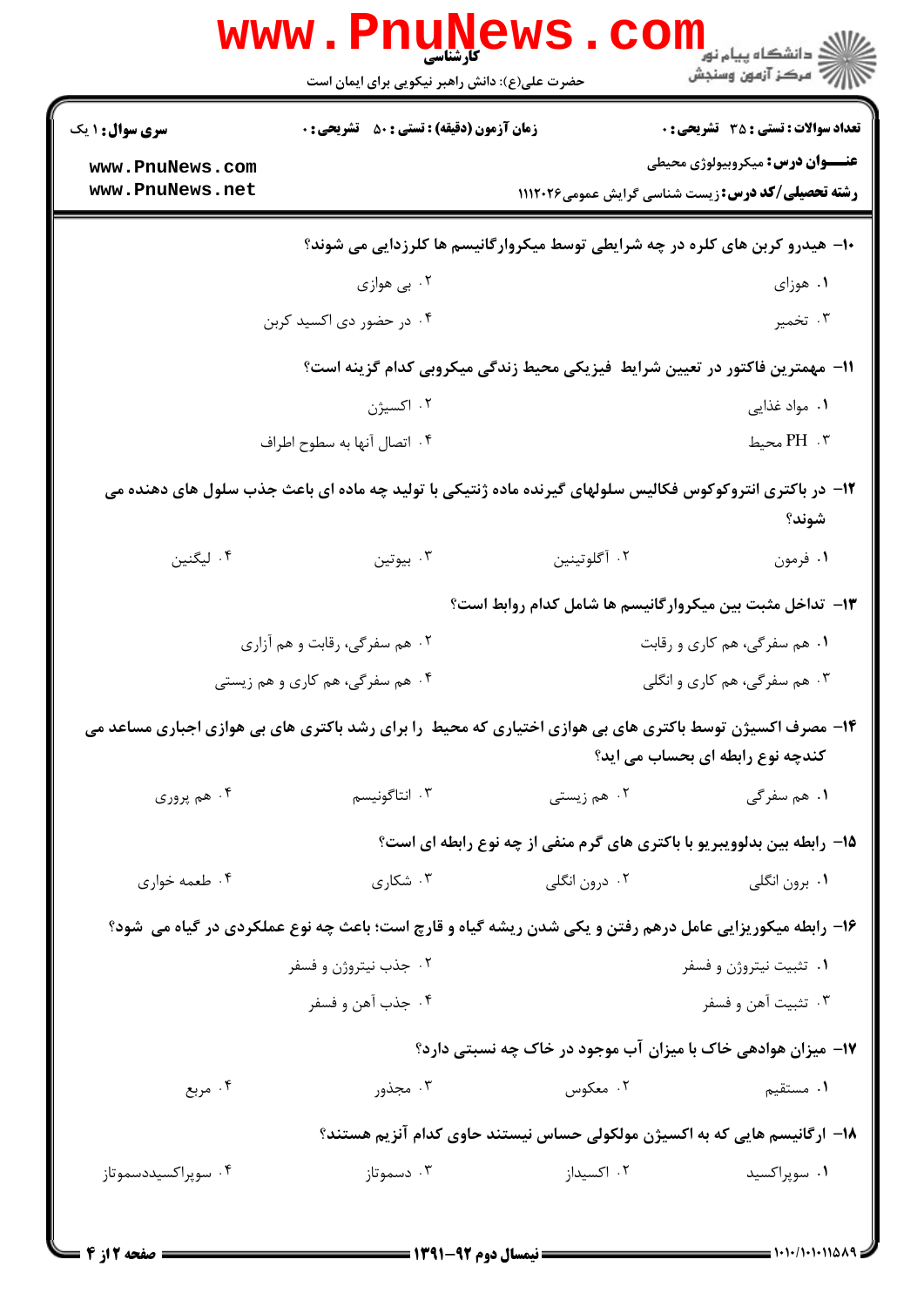| <b>سری سوال : ۱ یک</b>             | <b>زمان آزمون (دقیقه) : تستی : 50 ٪ تشریحی : 0</b>                                                      |                                                                                 | <b>تعداد سوالات : تستی : 35 - تشریحی : 0</b>                                                        |  |
|------------------------------------|---------------------------------------------------------------------------------------------------------|---------------------------------------------------------------------------------|-----------------------------------------------------------------------------------------------------|--|
| www.PnuNews.com<br>www.PnuNews.net |                                                                                                         |                                                                                 | <b>عنـــوان درس:</b> میکروبیولوژی محیطی<br><b>رشته تحصیلی/کد درس:</b> زیست شناسی گرایش عمومی1۱۱۲۰۲۶ |  |
|                                    |                                                                                                         | ۱۹- میکروب ها برای تطبیق با محیط های سرد چه ماده ای تولید می کنند؟              |                                                                                                     |  |
|                                    | ۰۲ پروتئین مقاوم به گرما                                                                                |                                                                                 | ۰۱ پروتئین مقاوم به سرما                                                                            |  |
|                                    | ۰۴ اسیدهای چرب غیراشباع                                                                                 |                                                                                 | ۰۳ اسیدهای چرب اشباع                                                                                |  |
|                                    |                                                                                                         | +۲- مصرف گاز متان توسط کدام دسته از میکروارگانیسم ها صورت می گیرد؟              |                                                                                                     |  |
| ۰۴ اکتینومیست                      | ۰۳ میکسوباکتر                                                                                           | ۰۲ متيلوتروف ها                                                                 | ۰۱ متانوژن ها                                                                                       |  |
|                                    |                                                                                                         | <b>۲۱</b> - انرژی لازم برای تثبیت ازت از چه طریق برای هتروتروف ها تامین می شود؟ |                                                                                                     |  |
| ۰۴ تنفس بي هوازي                   | ۰۳ تخمیر                                                                                                | ۰۲ نور                                                                          | ۰۱ تنفس                                                                                             |  |
|                                    |                                                                                                         |                                                                                 | <b>۲۲</b> - باکتری احیا کننده گوگرد کدام باکتری است؟                                                |  |
|                                    | ۰۲ بگیاتوآ                                                                                              |                                                                                 | ۰۱ کروماتیوم                                                                                        |  |
|                                    | ۰۴ تيوتريكس                                                                                             |                                                                                 | ۰۳ دی سولفوروموناس استوکسیدانس                                                                      |  |
|                                    | ۲۳- کدام لایه با گذشتن چرخش های هوا از روی اشیا و شکستن لایه سطحی مجاور زمین تشکیل می شود؟              |                                                                                 |                                                                                                     |  |
| ۰۴ لايه بيروني                     | ۰۳ لایه انتقالی                                                                                         | ۰۲ لايه متحرک                                                                   | ۰۱ لايه ساكن                                                                                        |  |
|                                    |                                                                                                         |                                                                                 | <b>۲۴</b> - اسپورهای مونیلیا به کدام روش وارد هوا می شوند؟                                          |  |
| ۰۲ آزاد شدن در اثر ذرات آب         |                                                                                                         | ۰۱ رهاشدن در اثربهم خوردگی مکانیکی                                              |                                                                                                     |  |
|                                    | ۰۴ آزاد شدن در اثر تفاوت حرارتی هوا                                                                     | ۰۳ حرکت اسپورها در اثر جذب رطوبت                                                |                                                                                                     |  |
|                                    |                                                                                                         | ۲۵- مخمر معروف که به صورت ساپروفیت درسطح پوست زندگی می کند کدام است؟            |                                                                                                     |  |
|                                    | ۰۲ پيتيوسپوروم اوال                                                                                     |                                                                                 | ٠١. كانديدا البيكانس                                                                                |  |
|                                    | ۰۴ میکروسپوریوم                                                                                         |                                                                                 | ۰۳ پیتیوسپوریوم اربیکولار                                                                           |  |
|                                    |                                                                                                         | ۲۶– کدام باکتری توانایی جایگزین شدن در قسمت فوقانی دستگاه تنفسی را ندارد؟       |                                                                                                     |  |
| ۰۲ استرپتوکوکوس پیوژن              |                                                                                                         |                                                                                 | ۰۱ استافیلوکوکوس ارئوس                                                                              |  |
|                                    | ۰۴ باسیلوس انتراسیس                                                                                     |                                                                                 | ۰۳ مايكوباكتريوم توبر كلوزيس                                                                        |  |
|                                    | ٢٧- كدام بيماري تنفسي بر قسمت تحتاني دستگاه تنفسي اثر گذاشته و باعث التهاب الوئول ها و تنگي نفس مي شود؟ |                                                                                 |                                                                                                     |  |
| ۰۴ حساسیت                          | ۰۳ بیماری تنفسی شغلی                                                                                    | ۰۲ بیماری ریه کشاورزان                                                          | ۰۱ حساسیت فوری                                                                                      |  |